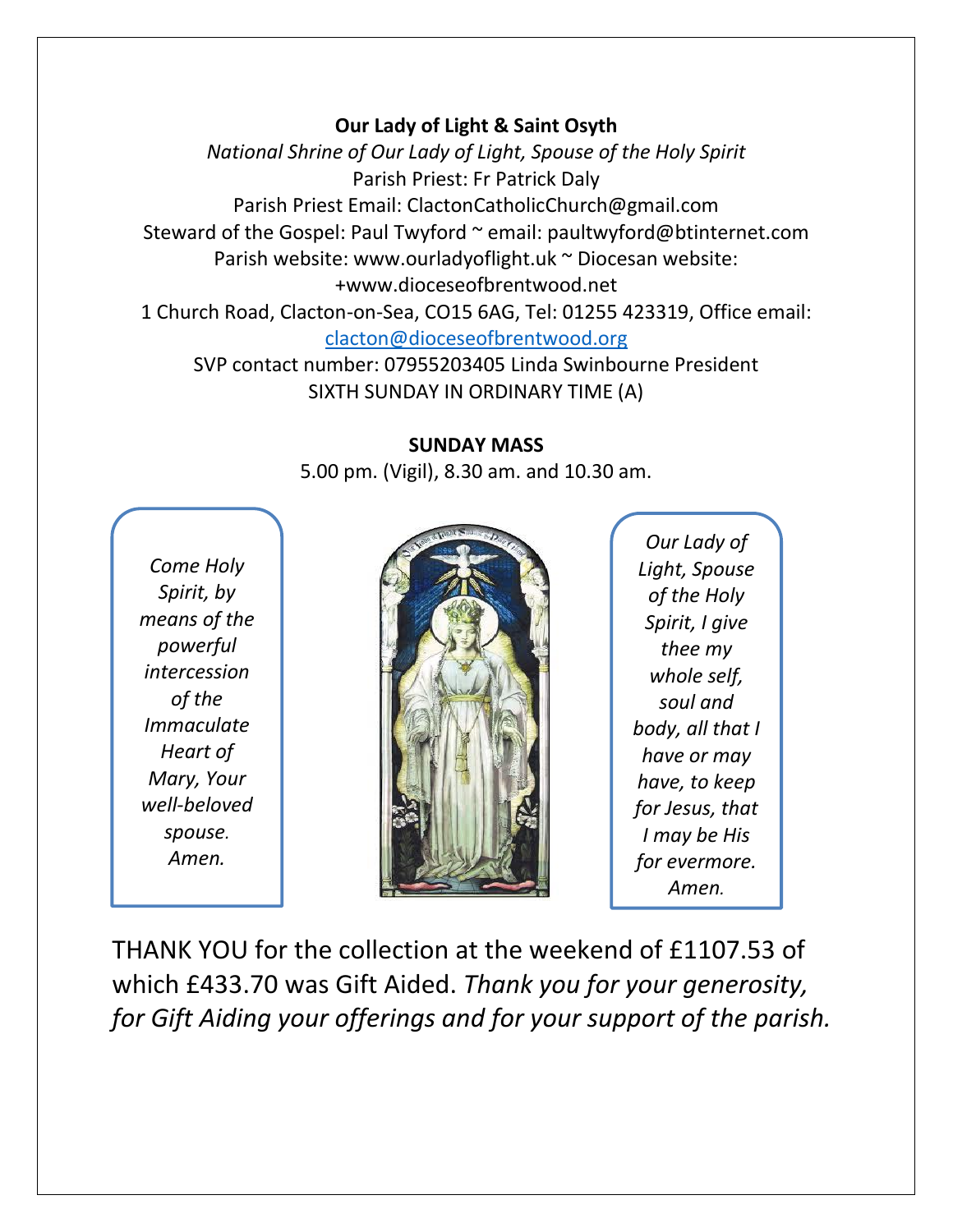LOURDES SICK & HELPERS FUND: A total of £290.51 has been sent to the Diocesan Fund from the second collection. Thank you for your generosity.

COFFEE AFTER 8.30 and 10.30 Masses.

SUNDAY MISSALS: Will be available at cost during the month of February. If you would like a Missal to follow the Readings, please put your name down on the list for orders at the back of the church in the Repository.

CHOIR: We are blessed with a wonderful choir who are seeking new members. You are invited to sit with them at the 10.30 am Sunday Mass and give it a try.

COMMISSIONING: The new extraordinary ministers of Holy Communion, who have completed their training, will be commissioned at the 10.30 Sunday Mass.

COFFEE MORNING: Friday  $21^{st}$  February at 10.00 am in the parish hall. Coffee and treats. Part of proceeds to Easter Flowers.

CALLING ALL RED BOXES: Message from our Missio Secretary, Manual Mathew – all red boxes to be given back by March.

GIFT AID: There will be a gift aid promotion at all Masses this weekend. If you are a taxpayer, you can give an extra 25% to the parish with no cost to yourself.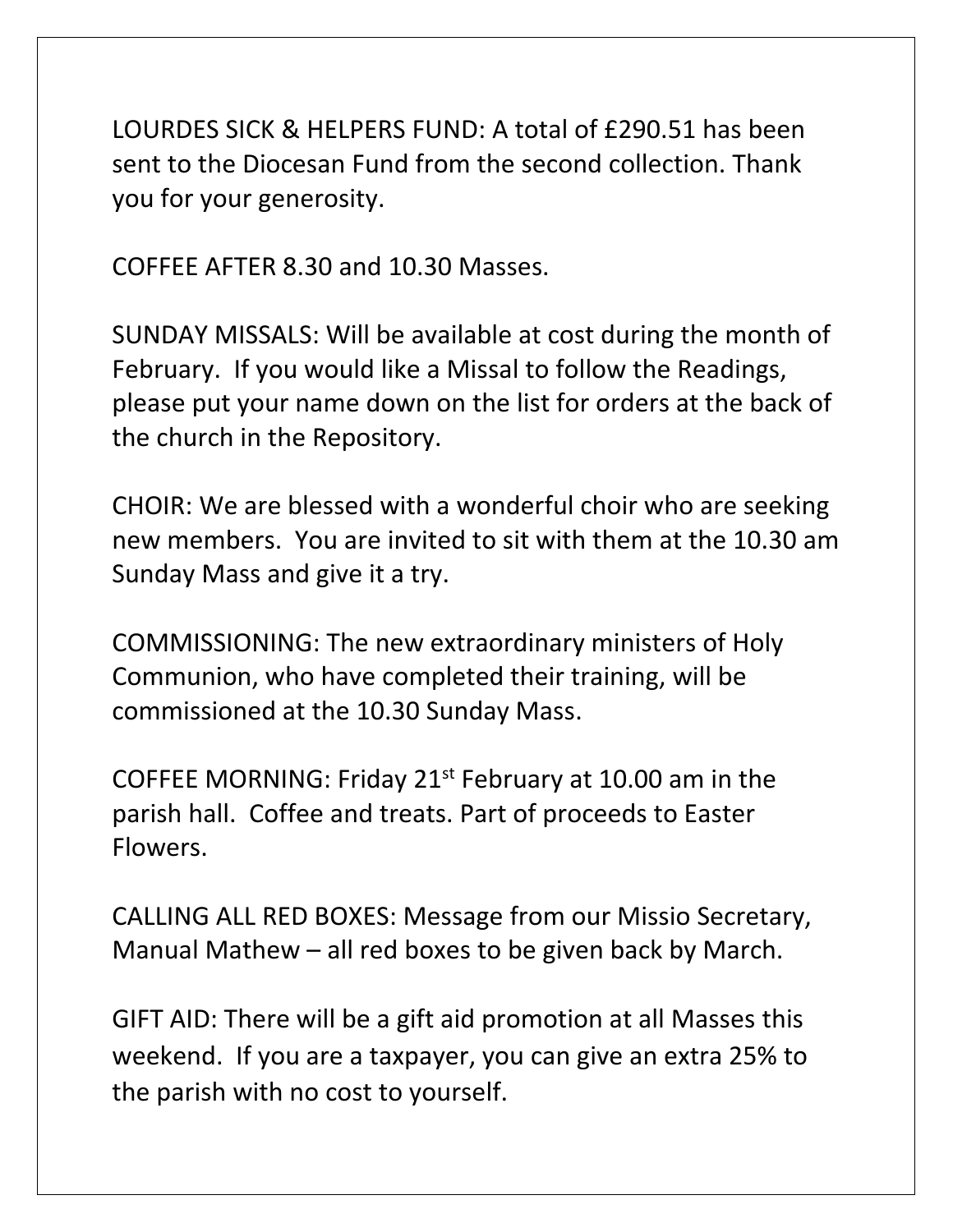## LOTTERY NUMBER: No 6 – 1 winner: Margaret Jones

| Saturday 15 <sup>th</sup> February | $9.45$ am.- | <b>CONFESSIONS</b>                        |
|------------------------------------|-------------|-------------------------------------------|
|                                    | 10.40 am.   | Rosary & Adoration of the                 |
|                                    |             | <b>Blessed Sacrament.</b>                 |
|                                    | 11.00 am.   | <b>MASS: Liam Smith RIP</b>               |
|                                    |             | (D Killen).                               |
| Saturday 15 <sup>th</sup> February | 4.00 pm. -  | <b>CONFESSIONS &amp; Adoration of the</b> |
| Vigil of Sixth Sunday in           | 4.40 pm.    | <b>Blessed Sacrament.</b>                 |
| <b>Ordinary Time A</b>             | 5.00 pm.    | <b>MASS: Colm Barrett RIP</b>             |
|                                    |             | (D Killen).                               |
| Sunday 16 <sup>th</sup> February   | 8.30 am.    | <b>MASS: Fr Owen J McEneaney</b>          |
| The Sixth Sunday in                |             | Intentions                                |
| Ordinary Time A.                   |             | (Pat & Sandra)                            |
|                                    | 10.30 am.   | <b>MASS: Una McCornark RIP</b>            |
|                                    |             | (Byrne Family).                           |
|                                    | 2.00 pm.    | Baptism: Racer White.                     |
| Monday 17 <sup>th</sup> February   | 9.30 am.    | <b>MASS: Murdock Brown RIP</b>            |
|                                    |             | (D Killen)                                |
|                                    | 10.00 am.   | Novena to Our Lady, Adoration             |
|                                    |             | of the Blessed Sacrament &                |
|                                    |             | Midday Prayer.                            |
|                                    | 1.30 pm.    | <b>FUNERAL SERVICE: Joyce Baker</b>       |
|                                    |             | Dec'd                                     |
| Tuesday 18 <sup>th</sup> February  | 9.30 am.    | <b>MASS: Eugene Killen Intentions</b>     |
|                                    |             | (D Killen)                                |
|                                    | 10.00 am.   | Novena to Our Lady, Adoration             |
|                                    |             | of the Blessed Sacrament &                |
|                                    |             | Midday Prayer.                            |
|                                    | 11.30 am.   | <b>FUNERAL MASS: Jenny Cotter</b>         |
|                                    |             | Dec'd                                     |
|                                    |             |                                           |